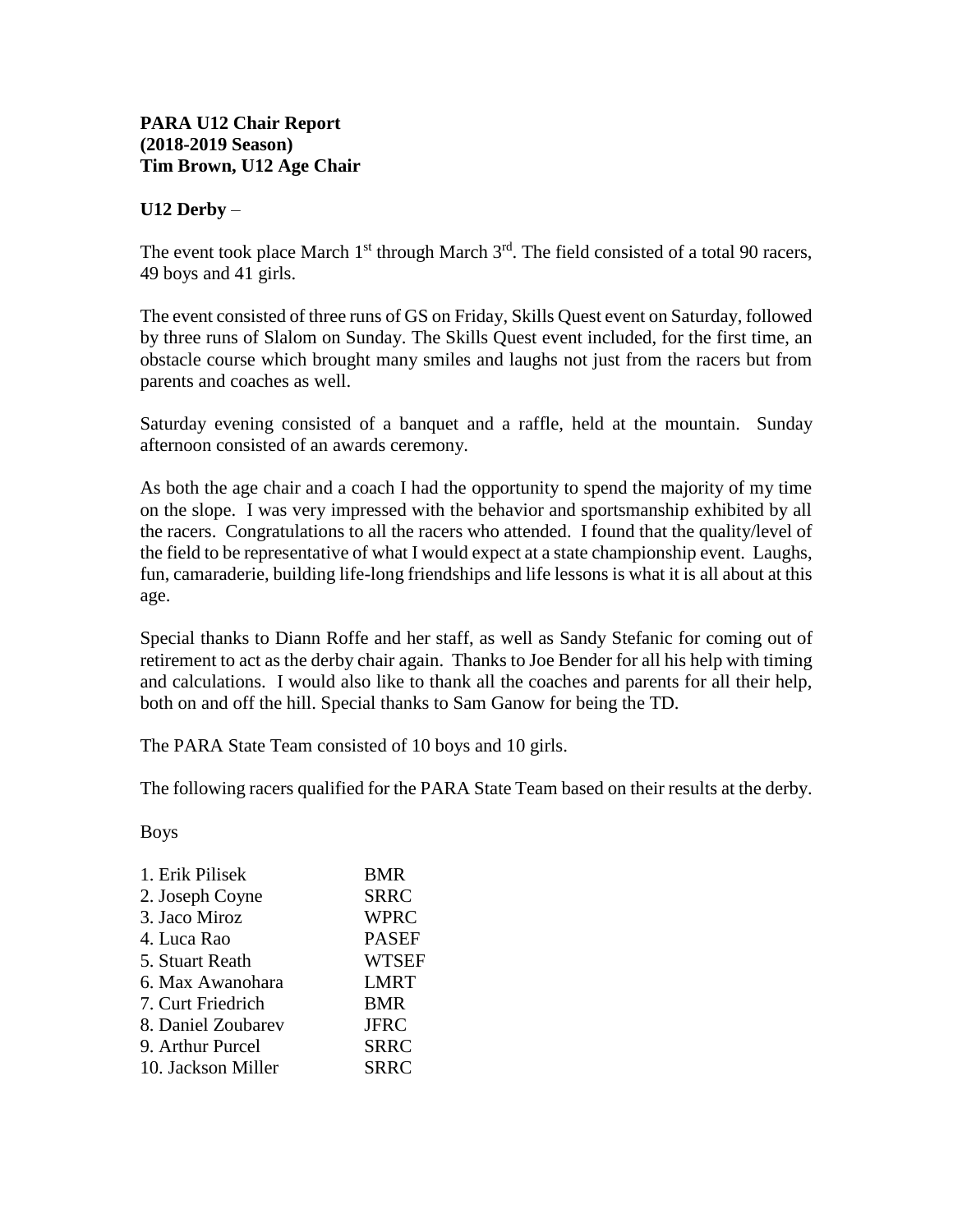## Girls

| 1. Jamie Hodgkinson | <b>WTSEF</b> |
|---------------------|--------------|
| 2. Alyssa Sarkisov  | <b>WTSEF</b> |
| 3. Sienna Correia   | <b>BMR</b>   |
| 4. Mia Bruno        | <b>WPRC</b>  |
| 5. Piper Mayes      | <b>EMSC</b>  |
| 6. Anna Pucilowski  | <b>EMSC</b>  |
| 7. Tinley Sutch     | <b>EMSC</b>  |
| 8. Isabella Altman  | <b>SRR</b>   |
| 9. Lauren Meneely   | <b>BMR</b>   |
| 10. Johanna Cook    | BMR          |

## **Francis Piche Invitational** –

The Francis Piche Invitational was held at Gunstock Ski Area on March 13<sup>th</sup> through the 17<sup>th</sup>. This year's PARA's quota originally consisted of a total of 40 racers. This year's quota was allocated as 11 U12 boys, 11 U12 girls, 9 U14 boys and 9 U14 girls.

PARA sent a total of 26 U12 racers after the quota was expanded. The team consisted of the 20 state team members along with three additional girls and three additional boys. The additional girls were Paige Barnes (EMSC), Cameron Starner (SRRC) and Addison Winfield (BMR). The additional boys were Becket Pottinger (WPRC), Collin Schreiber (BMR) and Ian Renquist (BMR). The event consisted of two optional training days on Wednesday and Thursday, a training day on Friday, GS race on Saturday and a slalom race on Sunday.

PARA had several racers place in the top ten in GS; Erick Pilisek (BMR) 6<sup>th</sup>, Alyssa Sarkisov (WTSEF) 3rd, and Jamie Hodgkinson (WTSEF) 9th.

Special thanks to all of the coaches (Diann Roffe, Mimi Pottinger, Brian Eardly and Kevin Hosie) for their efforts communicating with and organizing such a large group of racers.

## **Future Stars Festival –**

NYSSRA held a two-day event at Gore Mountain, NY. The event, which was skills based, was open to a total of 100 athletes from NYSSRA, SARA, Tri-State, NJSRA and PARA. Prior to the event PARA had commitments from 20 racers. Diann Roffe (SRRC) and Art Purcel (SRRC) attended as PARA coaches.

The quota was initially open to state team member, but open to all U12 racers after many state team members declined. Racers were offered slots based on overall derby results.